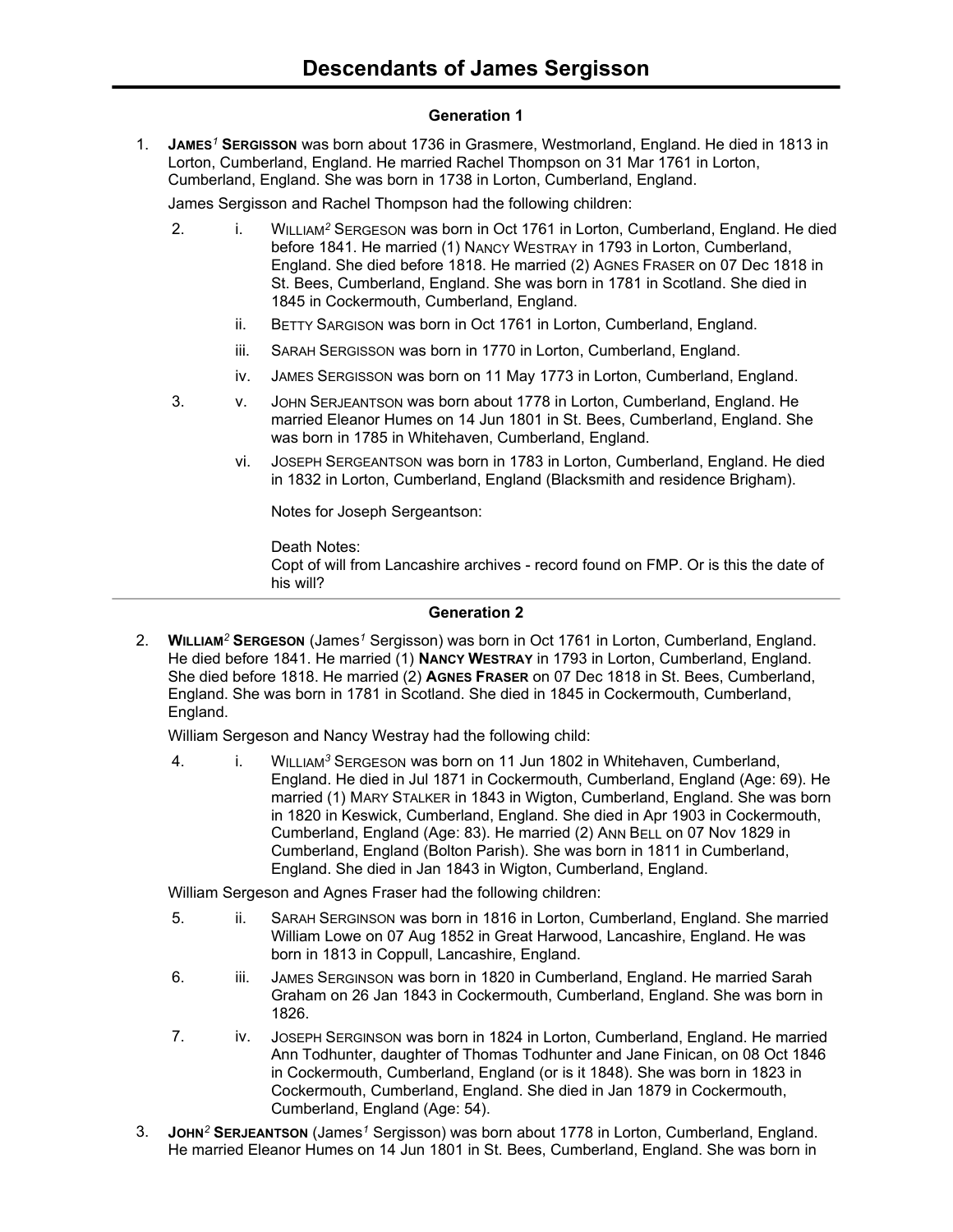1785 in Whitehaven, Cumberland, England.

Notes for Eleanor Humes:

Name Notes:

John's surname was given as Serjintson.

John Serjeantson and Eleanor Humes had the following children:

- i. JAMES*<sup>3</sup>* SERJEANTSON was born on 20 Sep 1802 in St. Bees, Cumberland, England. He died before 1806 in Cumberland, England.
- 8. ii. JAMES SARGENTSON was born about 1806 in Whitehaven, Cumberland, England. He died on 11 Feb 1891 in Padfield, Derbyshire, England (Padfield Hosue). He married Ellen Ashton, daughter of Samuel Ashton and Margaret Ashton, on 09 Apr 1826 in Wigan, Lancashire, England. She was born on 13 Jan 1809. She died in Apr 1887 in Hayfield, Derbyshire, England (Age: 78).
	- iii. WILLIAM SERJEANTSON was born on 11 Mar 1809 in St. Bees, Cumberland, England.
- 9. iv. ELEANOR (ELLEN) SERJEANTSON was born in 1814 in Whitehaven, Cumberland, England. She married Thomas Whittle, son of James Whittle and Elizabeth Whittle, on 16 Nov 1851 in Hindley, Lancashire, England. He was born on 28 Jun 1827 in Wigan, Lancashire, England.
	- v. ELIZABETH SERJEANTSON was born in 1814 in Whitehaven, Cumberland, England.

#### **Generation 3**

4. **WILLIAM***<sup>3</sup>* **SERGESON** (William*<sup>2</sup>* , James*<sup>1</sup>* Sergisson) was born on 11 Jun 1802 in Whitehaven, Cumberland, England. He died in Jul 1871 in Cockermouth, Cumberland, England (Age: 69). He married (1) **MARY STALKER** in 1843 in Wigton, Cumberland, England. She was born in 1820 in Keswick, Cumberland, England. She died in Apr 1903 in Cockermouth, Cumberland, England (Age: 83). He married (2) **ANN BELL** on 07 Nov 1829 in Cumberland, England (Bolton Parish). She was born in 1811 in Cumberland, England. She died in Jan 1843 in Wigton, Cumberland, England.

William Sergeson and Mary Stalker had the following children:

- i. MARGARET*<sup>4</sup>* SERGESON was born in 1844 in Wigton, Cumberland, England (Boltongate). She died on 13 Jan 1931 in Dearham, Cumberland, England (Row Brow).
- 10. ii. BETSY SERGESON was born in 1846 in Wigton, Cumberland, England (Bolton). She died in Apr 1882 in Cockermouth, Cumberland, England (Age: 35). She married John Plummer on 06 Jan 1874 in Bridekirk, Cumberland, England. He was born in 1842 in Distington, Cumberland, England.
	- iii. JOSEPH SERGINSON was born in 1848 in Wigton, Cumberland, England (Boltongate). He died on 21 Sep 1914 in Dearham, Cumberland, England (Row Brow).

Notes for Joseph Serginson:

Death Notes: His sister Margaret was nemd in his probate record and was living with him in 1911.

- iv. HENRY SERGINSON was born in 1851 in Boltongate, Cumberland, England. He died in Jan 1922 in Cockermouth, Cumberland, England (Age: 70; QuarterOfYear: Jan-Feb-Mar).
- 11. v. JOHN SERGINSON was born in 1854 in Wigton, Cumberland, England (Boltongate). He died in Jul 1914 in Wigton, Cumberland, England (Age: 59). He married Margaret Studholme in 1879 in Cockermouth, Cumberland, England. She was born in 1858 in Dearham, Cumberland, England.
- 12. vi. SAUL SERGINSON was born in 1857 in Wigton, Cumberland, England (Boltongate). He died on 27 Dec 1936 in Lorton, Cumberland, England. He married Sarah Dunglinson Studholme, daughter of Joseph Studholme and Margt. Studholme, in 1888 in Cockermouth, Cumberland, England. She was born in 1865 in Bridekirk, Cumberland, England. She died in Jan 1934 in Cockermouth, Cumberland,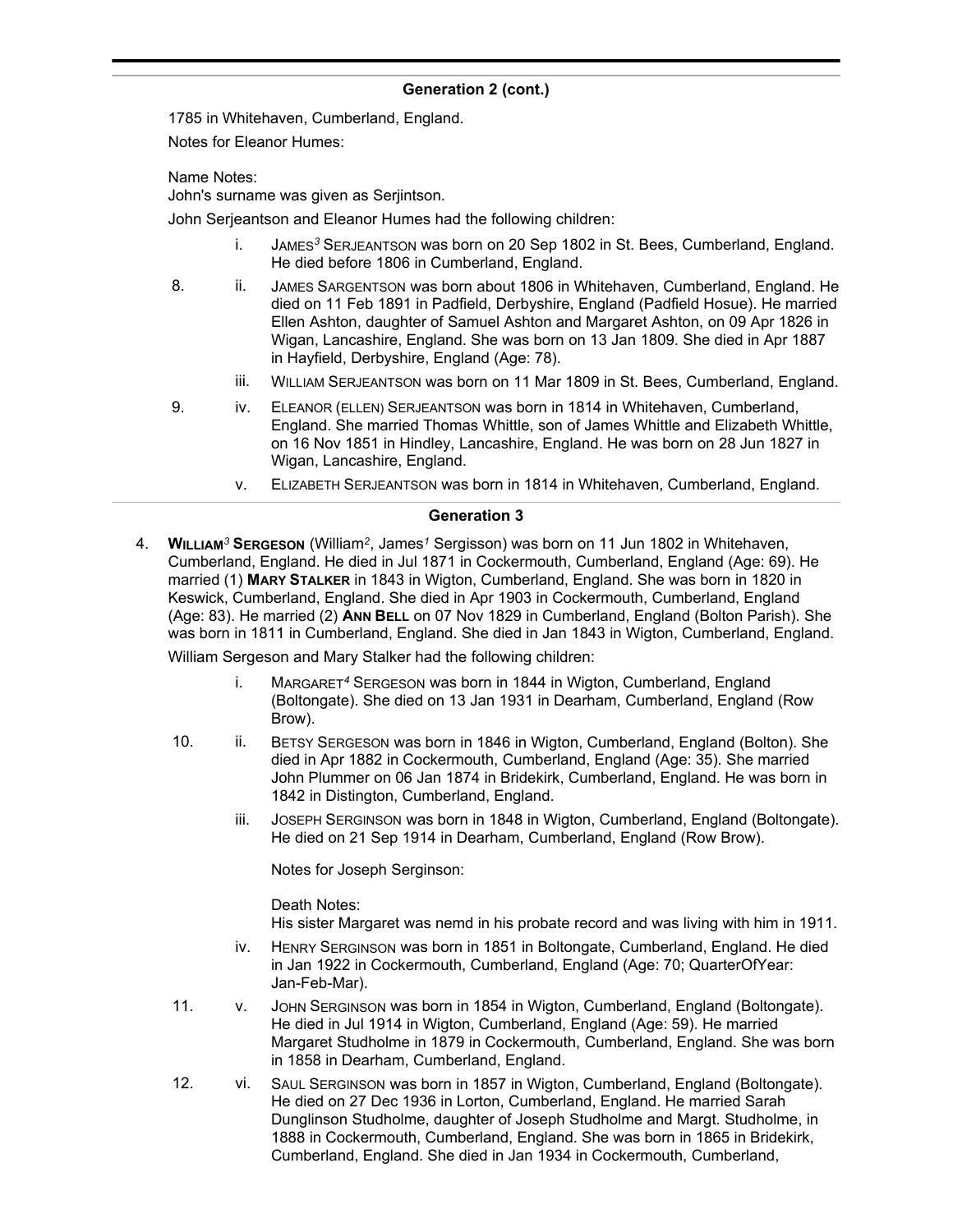England.

William Sergeson and Ann Bell had the following children:

- vii. MARY SERGESON was born in 1831 in Cumberland, England.
- 13. viii. THOMAS SERGINSON was born in 1834 in Wigton, Cumberland, England (Bolton). He died in Jul 1910 in Cockermouth, Cumberland, England (Age: 75). He married Mary Hornsby on 20 Feb 1859 in Cumberland, England (Bolton Parish). She was born in 1832 in Westward, Cumberland, England.
	- ix. ANN SERGINSON was born in 1838 in Wigton, Cumberland, England (Bolton).
	- x. SARAH SERGINSON was born in 1840 in Wigton, Cumberland, England (Bolton).
- 14. xi. WILLIAM SERGINSON was born in 1843 in Wigton, Cumberland, England (Bolton). He died in Jul 1915 in Wigton, Cumberland, England (Age: 71). He married Margaret Liket in 1871 in Cockermouth, Cumberland, England. She was born in 1833 in Boltongate, Cumberland, England.
- 5. **SARAH***<sup>3</sup>* **SERGINSON** (William*<sup>2</sup>* Sergeson, James*<sup>1</sup>* Sergisson) was born in 1816 in Lorton, Cumberland, England. She married William Lowe on 07 Aug 1852 in Great Harwood, Lancashire, England. He was born in 1813 in Coppull, Lancashire, England.

Notes for Sarah Serginson:

Birth Notes: Not Scotland?

Marriage Notes: (William)

Jane was a spinster and a servant when she married. Her father William was a blacksmith and her spouse was a widower and a blacksmith.

William Lowe and Sarah Serginson had the following child:

- i. JAMES*<sup>4</sup>* SERGINSON was born in 1840 in Cockermouth, Cumberland, England.
- 6. **JAMES***<sup>3</sup>* **SERGINSON** (William*<sup>2</sup>* Sergeson, James*<sup>1</sup>* Sergisson) was born in 1820 in Cumberland, England. He married Sarah Graham on 26 Jan 1843 in Cockermouth, Cumberland, England. She was born in 1826.

James Serginson and Sarah Graham had the following child:

- i. JONATHAN*<sup>4</sup>* SARGINSON was born in 1852 in Cockermouth, Cumberland, England.
- 7. **JOSEPH***<sup>3</sup>* **SERGINSON** (William*<sup>2</sup>* Sergeson, James*<sup>1</sup>* Sergisson) was born in 1824 in Lorton, Cumberland, England. He married Ann Todhunter, daughter of Thomas Todhunter and Jane Finican, on 08 Oct 1846 in Cockermouth, Cumberland, England (or is it 1848). She was born in 1823 in Cockermouth, Cumberland, England. She died in Jan 1879 in Cockermouth, Cumberland, England (Age: 54).

Joseph Serginson and Ann Todhunter had the following children:

- 15. i. JANE*<sup>4</sup>* SARGINSON was born in 1848 in Cockermouth, Cumberland, England. She died in Apr 1910 in Cockermouth, Cumberland, England (Age: 63). She married (1) THOMAS CAPE in 1879 in Cockermouth, Cumberland, England. He was born in 1848 in Cockermouth, Cumberland, England.
	- ii. JAMES SARGINSON was born in 1852 in Cockermouth, Cumberland, England. He died in Jul 1888 in Cockermouth, Cumberland, England (Age: 36).
- 16. iii. WILLIAM SARGINSON was born in 1854 in Cockermouth, Cumberland, England. He died in Mar 1922 in Cockermouth, Cumberland, England. He married Mary Craig, daughter of James Craig and Esther, in 1879 in Cockermouth, Cumberland, England. She was born in 1854 in Cockermouth, Cumberland, England. She died in Dec 1922 in Cockermouth, Cumberland, England (Age: 65).
- 17. iv. JOSEPH SARGINSON was born in 1858 in Cockermouth, Cumberland, England. He died in Jul 1908 in Whitehaven, Cumberland, England. He married Jane France in Apr 1884 in Cockermouth, Cumberland, England. She was born in 1858 in Cockermouth, Cumberland, England.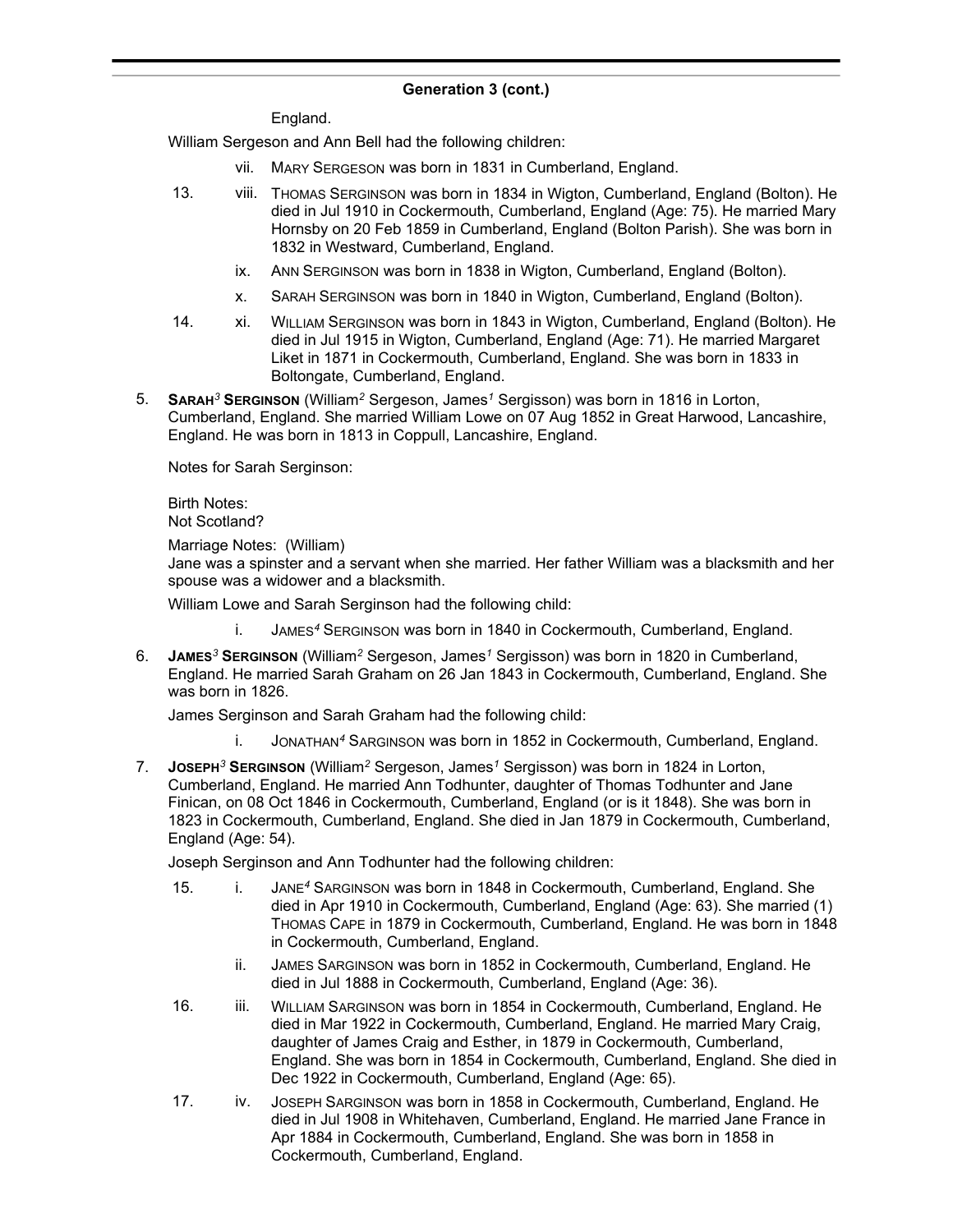8. **JAMES***<sup>3</sup>* **SARGENTSON** (John*<sup>2</sup>* Serjeantson, James*<sup>1</sup>* Sergisson) was born about 1806 in Whitehaven, Cumberland, England. He died on 11 Feb 1891 in Padfield, Derbyshire, England (Padfield Hosue). He married Ellen Ashton, daughter of Samuel Ashton and Margaret Ashton, on 09 Apr 1826 in Wigan, Lancashire, England. She was born on 13 Jan 1809. She died in Apr 1887 in Hayfield, Derbyshire, England (Age: 78).

Notes for James Sargentson:

Death Notes:

James described as a gentleman on his probate record plus his son James of Rosy Bankk Padfield and his grandson Walter Woodhouse Crossland.

James Sargentson and Ellen Ashton had the following children:

- 18. i. JANE*<sup>4</sup>* SARGENSON was born on 27 Jan 1827 in Wigan, Lancashire, England. She died on 16 Oct 1896 in Glossop, Derbyshire, England (Fauvel Rd). She married (1) MARK HADFIELD on 23 Jun 1851 in Congleton, Cheshire, England. He was born about 1829. He died before 1855. She married (2) JOSEPH WOODHOUSE CROSSLAND on 08 Apr 1855 in Ashton Under Lyne, Lancashire, England. He was born in 1831 in Padfield, Derbyshire, England.
- 19. ii. MARGARET SARGENSON was born in 1834 in Glossop, Derbyshire, England. She died on 18 Jun 1894 in Broughton, Lancashire, England (77 Duke St). She married Joseph Hopwood on 25 Dec 1853 in Ashton Under Lyne, Lancashire, England. He was born in 1831 in Glossop, Derbyshire, England.
- 20. iii. ELLEN SARGENSON was born in 1836 in Glossop, Derbyshire, England. She died in Jan 1907 in Glossop, Derbyshire, England (Age: 70). She married Joseph Gilbert on 02 Jun 1860 in Ashton Under Lyne, Lancashire, England. He was born in 1836 in Froggatt, Derbyshire, England.
	- iv. ALICE SARGENSON was born in 1838 in Derbyshire, England. She died on 15 Aug 1841 in Glossop, Derbyshire, England.
- 21. v. JOHN SARGENTSON was born in 1841 in Old Glossop, Derbyshire, England. He died on 20 May 1915 in Glossop, Derbyshire, England (Age: 74). He married (1) BETTY WOOD, daughter of Joseph Wood, on 20 Jun 1887 in Glossop, Derbyshire, England. She was born in 1841 in Glossop, Derbyshire, England. She died in Apr 1893 in Hayfield, Derbyshire, England (Age: 48). He married (2) HENRIETTA GARLICK in 1867 in Glossop, Derbyshire, England. She died before 1870.
- 22. vi. WILLIAM SARGENTSON was born in 1844 in Glossop, Derbyshire, England. He died in 1903 in Glossop, Derbyshire, England. He married Hannah Cooke on 07 May 1868 in Manchester, Lancashire, England. She was born in 1847 in Glossop, Derbyshire, England.
	- vii. MARY ANN SARGENSON was born in Jan 1847 in Glossop, Derbyshire, England. She died in Jan 1847 in Glossop, Derbyshire, England (Age: 0).
- 23. viii. JAMES SARGENTSON was born in 1849 in Glossop, Derbyshire, England. He died on 02 Jun 1898 in Hadfield, Derbyshire, England (Rosy Bank Age 48). He married Mary Agnes Jones, daughter of Henry Jones, on 03 Sep 1873 in Glossop, Derbyshire, England. She was born in 1848 in Glossop, Derbyshire, England. She died on 08 Mar 1927 in Blackpool, Lancashire, England.
- 24. ix. FANNY SARGENTSON was born on 06 Oct 1852 in Glossop, Derbyshire, England. She died on 08 Mar 1927 in Wigan, Lancashire, England. She married George Wood on 28 Nov 1877 in Glossop, Derbyshire, England. He was born in 1852. He died in Dec 1922 in Pemberton, Lancashire, England.
- 9. **ELEANOR (ELLEN)***<sup>3</sup>* **SERJEANTSON** (John*<sup>2</sup>* , James*<sup>1</sup>* Sergisson) was born in 1814 in Whitehaven, Cumberland, England. She married Thomas Whittle, son of James Whittle and Elizabeth Whittle, on 16 Nov 1851 in Hindley, Lancashire, England. He was born on 28 Jun 1827 in Wigan, Lancashire, England.

Thomas Whittle and Eleanor (Ellen) Serjeantson had the following child:

25. i. JAMES*<sup>4</sup>* SURGISON was born in 1840 in Wigan, Lancashire, England. He married (1)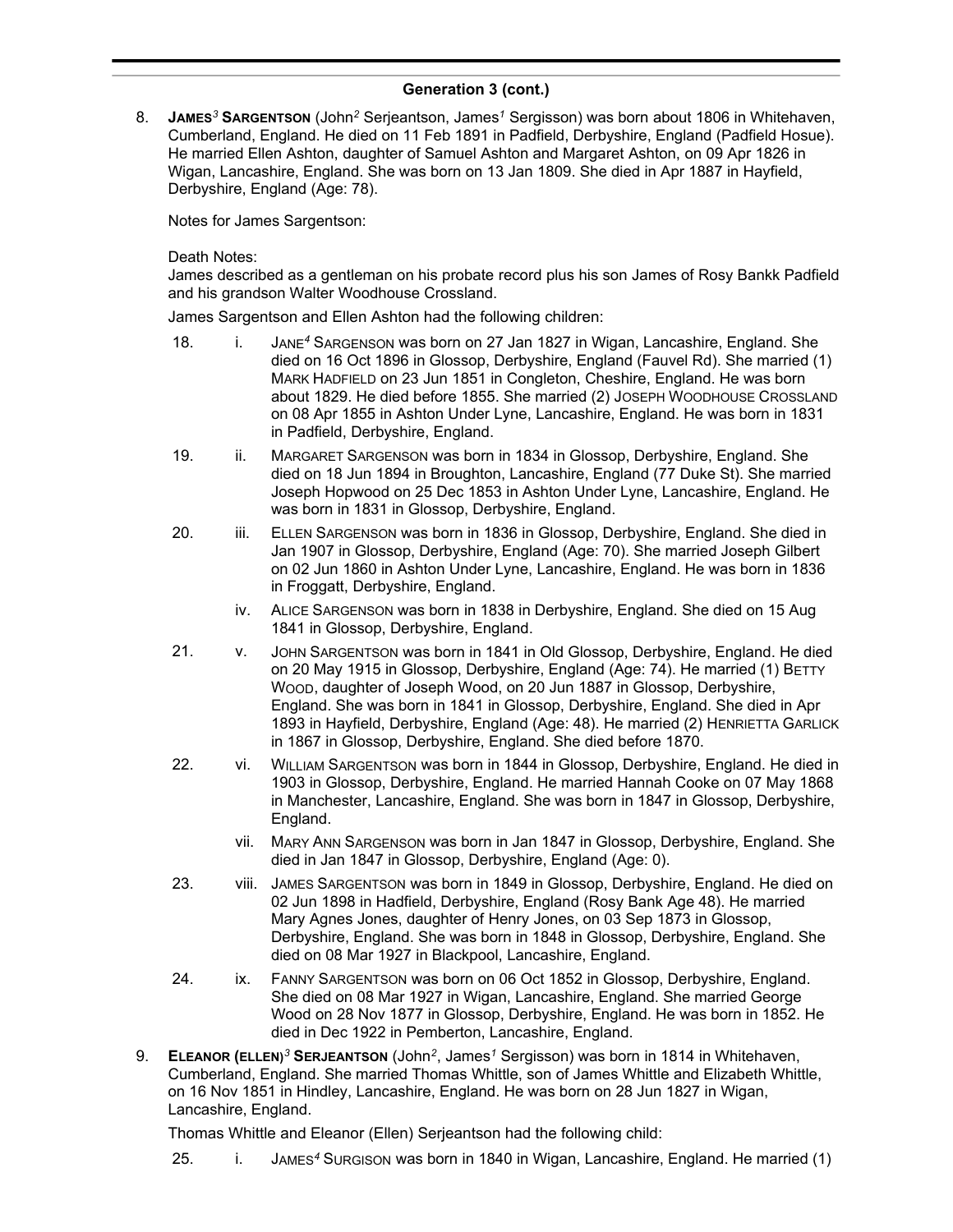CATHERINE COLE. He married (2) MARY ANN ADAMS. She was born in 1852 in Durban, KwaZulu-Natal, South Africa. She died in 1915 in Durban, KwaZulu-Natal, South Africa.

#### **Generation 4**

10. **BETSY***<sup>4</sup>* **SERGESON** (William*<sup>3</sup>* , William*<sup>2</sup>* , James*<sup>1</sup>* Sergisson) was born in 1846 in Wigton, Cumberland, England (Bolton). She died in Apr 1882 in Cockermouth, Cumberland, England (Age: 35). She married John Plummer on 06 Jan 1874 in Bridekirk, Cumberland, England. He was born in 1842 in Distington, Cumberland, England.

John Plummer and Betsy Sergeson had the following children:

- i. MARY A. *<sup>5</sup>* PLUMMER was born in 1875 in Bridekirk, Cumberland, England.
- ii. WILLIAM PLUMMER was born in 1877 in Bridekirk, Cumberland, England.
- iii. SARAH M. PLUMMER was born in 1879 in Bridekirk, Cumberland, England.
- 11. **JOHN***<sup>4</sup>* **SERGINSON** (William*<sup>3</sup>* Sergeson, William*<sup>2</sup>* Sergeson, James*<sup>1</sup>* Sergisson) was born in 1854 in Wigton, Cumberland, England (Boltongate). He died in Jul 1914 in Wigton, Cumberland, England (Age: 59). He married Margaret Studholme in 1879 in Cockermouth, Cumberland, England. She was born in 1858 in Dearham, Cumberland, England.

John Serginson and Margaret Studholme had the following children:

- 26. i. JOSEPH WILLIAM*<sup>5</sup>* SERGINSON was born on 12 Dec 1880 in Crosscanonby, Cumberland, England. He died in Apr 1946 in Maryport, Cumberland, England (Curzon St; Age: 65). He married Sarah Longcake in 1905 in Crosscanonby, Cumberland, England. She was born on 26 Nov 1882 in Maryport, Cumberland, England. She died in Apr 1971 in Cockermouth, Cumberland, England.
- 27. ii. ALFRED SERGINSON was born in 1883 in Netherton, Cumberland, England. He died in Jun 1927 in Carlisle, Cumberland, England (Age: 45). He married Ellen (Nellie) Johnson on 26 Nov 1905 in Crosscanonby, Cumberland, England. She was born in 1884 in Cumberland, England.
- 28. iii. SAUL SERGINSON was born on 26 Jun 1887 in Netherton, Cumberland, England. He died in Mar 1974 in Cockermouth, Cumberland, England (Age: 86). He married Edith Cartmer Johnston in 1913 in Cockermouth, Cumberland, England. She was born on 21 Mar 1891.
	- iv. MARY SERGINSON was born in 1893 in Netherton, Cumberland, England.
	- v. ANNIE SERGINSON was born in 1896 in Netherton, Cumberland, England.
- 12. **SAUL***<sup>4</sup>* **SERGINSON** (William*<sup>3</sup>* Sergeson, William*<sup>2</sup>* Sergeson, James*<sup>1</sup>* Sergisson) was born in 1857 in Wigton, Cumberland, England (Boltongate). He died on 27 Dec 1936 in Lorton, Cumberland, England. He married Sarah Dunglinson Studholme, daughter of Joseph Studholme and Margt. Studholme, in 1888 in Cockermouth, Cumberland, England. She was born in 1865 in Bridekirk, Cumberland, England. She died in Jan 1934 in Cockermouth, Cumberland, England.

Saul Serginson and Sarah Dunglinson Studholme had the following children:

- 29. i. JOSEPH STUDHOLME*<sup>5</sup>* SERGINSON was born on 05 Nov 1888 in Dovenby, Cumberland, England. He died on 07 Jan 1963 in Dearham, Cumberland, England (8 Row Brow). He married Annie Margaret Cowen on 16 Sep 1916 in Wandsworth, London, England. She was born in 1878 in Mildenhall, Suffolk, England. She died in Apr 1938 in Cockermouth, Cumberland, England (Age: 60; QuarterOfYear: Apr-May-Jun).
	- ii. WILLIAM STALKER SERGINSON was born on 22 Jan 1891 in Bridekirk, Cumberland, England. He died on 09 Apr 1960 in Keswick, Cumberland, England. He married Margaret Ellen Pattinson on 09 Apr 1924 in Cockermouth, Cumberland, England. She was born in 1899. She died on 01 Jan 1966 in Keswick, Cumberland, England (The Cottage, Victoria St).
	- iii. ETHEL STALKER SERGINSON was born in 1893 in Dearham, Cumberland, England.
- 13. **THOMAS***<sup>4</sup>* **SERGINSON** (William*<sup>3</sup>* Sergeson, William*<sup>2</sup>* Sergeson, James*<sup>1</sup>* Sergisson) was born in 1834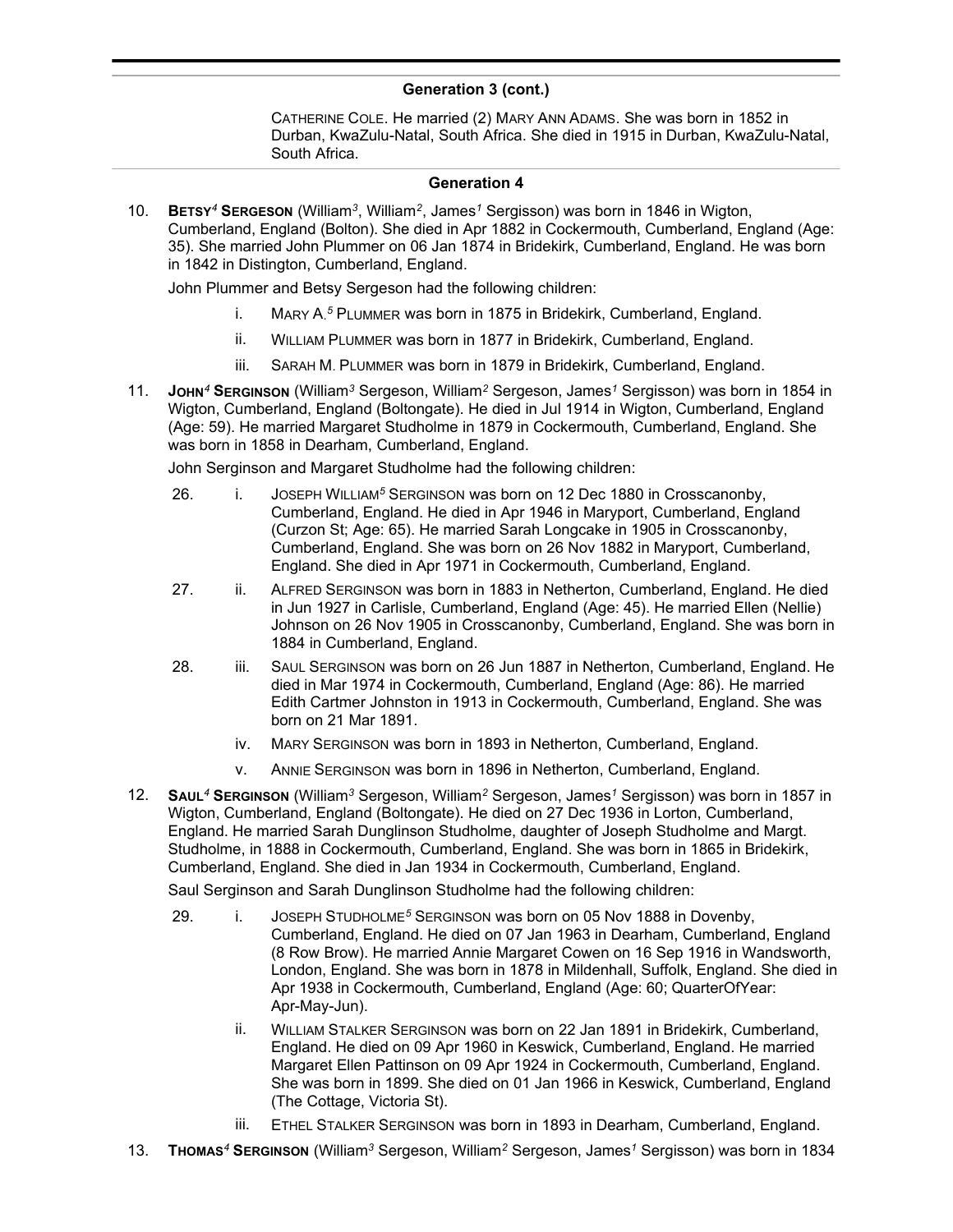in Wigton, Cumberland, England (Bolton). He died in Jul 1910 in Cockermouth, Cumberland, England (Age: 75). He married Mary Hornsby on 20 Feb 1859 in Cumberland, England (Bolton Parish). She was born in 1832 in Westward, Cumberland, England.

Thomas Serginson and Mary Hornsby had the following children:

- i. JANE*<sup>5</sup>* SERGINSON was born in 1852 in Cumberland, England (Bolton Parish).
- ii. JOHN SERGINSON was born in 1859 in Wigton, Cumberland, England (Bolton Parish). He died on 03 Jan 1936 in Flimby, Cumberland, England.
- iii. ANN SARGISON was born in 1863 in Cumberland, England (Bolton Parish).
- 30. iv. SARAH SARGISON was born in 1865 in Torpenhow, Cumberland, England. She married Jonathan Armstrong in 1893 in Cockermouth, Cumberland, England. He was born in 1862.
	- v. MARY SERGINSON was born on 01 Jan 1868 in Wigton, Cumberland, England. She died on 19 Dec 1961 in Broughton Moor, Cumberland, England. She married William Gill in 1892 in Cockermouth, Cumberland, England. He was born on 03 Apr 1867 in Cockermouth, Cumberland, England. He died in Oct 1946 in Cockermouth, Cumberland, England (Age: 79; QuarterOfYear: Oct-Nov-Dec).
- 31. vi. THOMAS SERGINSON was born in 1870 in Wigton, Cumberland, England. He married Martha Litt in 1895 in Cockermouth, Cumberland, England. She was born on 25 Jan 1875 in Dearham, Cumberland, England. She died in Mar 1943 in Cockermouth, Cumberland, England (Age: 68).
	- vii. MARGARET ELIZABETH. SERGINSON was born in 1873 in Wigton, Cumberland, England. She died in Apr 1889 in Cockermouth, Cumberland, England (Age: 15).
- 14. **WILLIAM***<sup>4</sup>* **SERGINSON** (William*<sup>3</sup>* Sergeson, William*<sup>2</sup>* Sergeson, James*<sup>1</sup>* Sergisson) was born in 1843 in Wigton, Cumberland, England (Bolton). He died in Jul 1915 in Wigton, Cumberland, England (Age: 71). He married Margaret Liket in 1871 in Cockermouth, Cumberland, England. She was born in 1833 in Boltongate, Cumberland, England.

William Serginson and Margaret Liket had the following children:

- i. MARY LAYCOCK*<sup>5</sup>* SARGINSON was born in 1864 in Cumberland, England (Allhallows).
- 32. ii. WILKINSON SERGINSON was born on 03 Dec 1872 in Wigton, Cumberland, England. He married Martha Steele in Apr 1918 in Cockermouth, Cumberland, England (QuarterOfYear: Apr-May-Jun).
- 15. **JANE***<sup>4</sup>* **SARGINSON** (Joseph*<sup>3</sup>* Serginson, William*<sup>2</sup>* Sergeson, James*<sup>1</sup>* Sergisson) was born in 1848 in Cockermouth, Cumberland, England. She died in Apr 1910 in Cockermouth, Cumberland, England (Age: 63). She married (1) **THOMAS CAPE** in 1879 in Cockermouth, Cumberland, England. He was born in 1848 in Cockermouth, Cumberland, England.

Jane Sarginson had the following children:

- 33. i. WILLIAM LOWE*<sup>5</sup>* SERGINSON was born in 1875 in Cockermouth, Cumberland, England. He died on 29 Dec 1916 in France. He married Mary Mcdermott on 21 Dec 1901 in Derbyshire, England. She was born on 22 Dec 1872 in Derbyshire, England.
- 34. ii. JAMES SERGINSON was born in 1878 in Cockermouth, Cumberland, England. He married Florence Isabella Telford, daughter of William Telford and Elizabeth Telford, in 1914 in Cockermouth, Cumberland, England. She was born in 1881 in Cockermouth, Cumberland, England. She died in 1921 in Stratford upon Avon, Warwickshire, England.

Thomas Cape and Jane Sarginson had the following children:

- i. JOHN*<sup>5</sup>* CAPE was born in 1882 in Cockermouth, Cumberland, England.
- ii. MARY ANN CAPE was born in 1886 in Cockermouth, Cumberland, England.
- 16. **WILLIAM***<sup>4</sup>* **SARGINSON** (Joseph*<sup>3</sup>* Serginson, William*<sup>2</sup>* Sergeson, James*<sup>1</sup>* Sergisson) was born in 1854 in Cockermouth, Cumberland, England. He died in Mar 1922 in Cockermouth, Cumberland, England. He married Mary Craig, daughter of James Craig and Esther, in 1879 in Cockermouth, Cumberland, England. She was born in 1854 in Cockermouth, Cumberland, England. She died in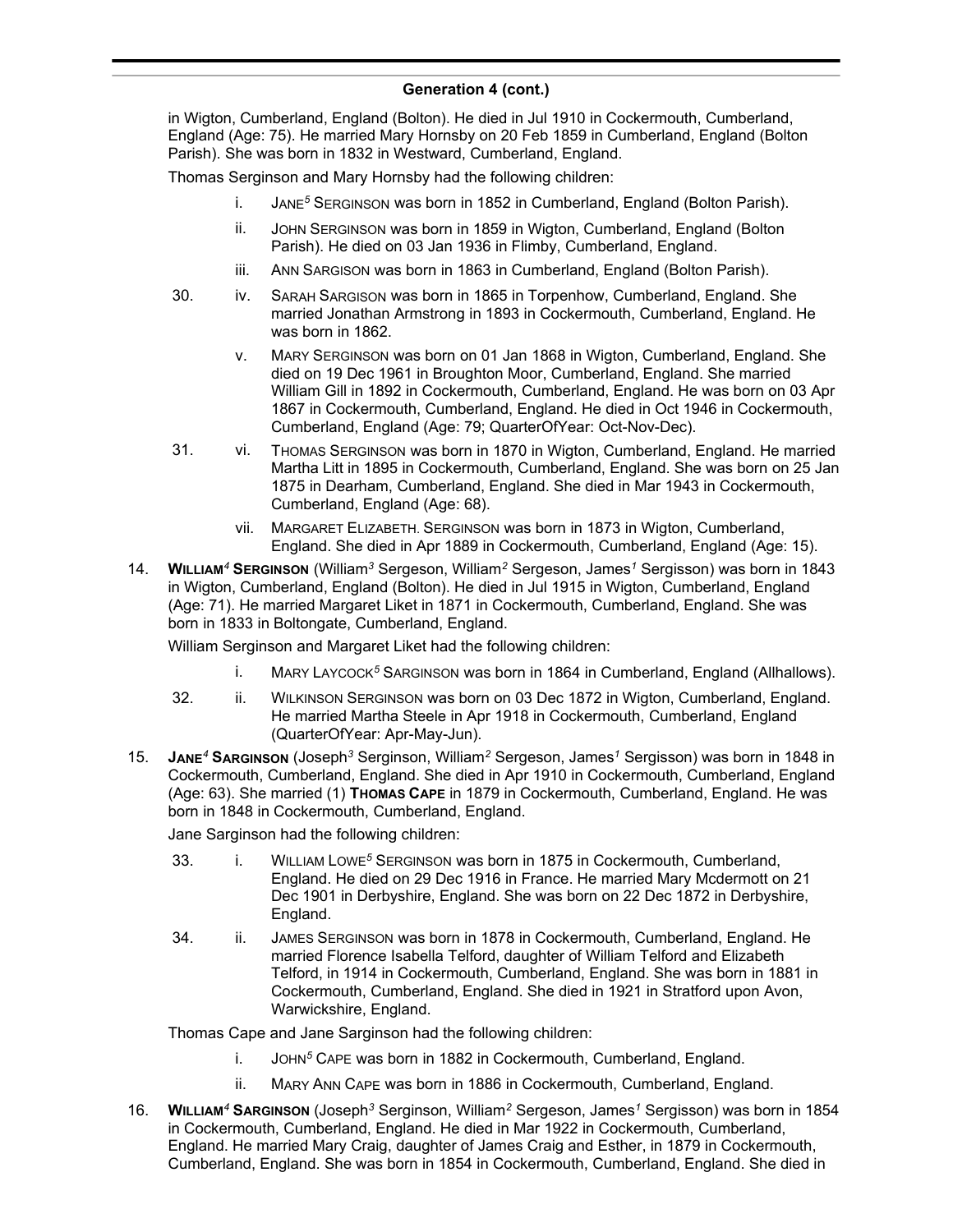Dec 1922 in Cockermouth, Cumberland, England (Age: 65).

William Sarginson and Mary Craig had the following children:

- i. JOSEPH*<sup>5</sup>* SARGINSON was born in 1880 in Cockermouth, Cumberland, England.
- ii. ESTHER SARGINSON was born in 1881 in Workington, Cumberland, England. She died in Mar 1928 in Cockermouth, Cumberland, England (Age: 46). She married Thomas Moore in 1900 in Cockermouth, Cumberland, England. He was born in 1878 in Brigham, Cumberland, England.
- iii. JAMES SARGINSON was born in 1883 in Carnforth, Lancashire, England.
- 35. iv. ANN SARGINSON was born in 1886 in Workington, Cumberland, England. She died in Oct 1929 in Cockermouth, Cumberland, England (Age: 43; QuarterOfYear: Oct-Nov-Dec). She married John Martin in 1908 in Cockermouth, Cumberland, England. He was born in 1887 in Dearham, Cumberland, England.
- 36. v. SARAH JANE SARGINSON was born on 11 Dec 1888 in Workington, Cumberland, England. She died in Jan 1965 in Whitehaven, Cumberland, England (Age: 76; QuarterOfYear: Jan-Feb-Mar). She married William Hodgson in 1907 in Cockermouth, Cumberland, England. He was born in 1886 in Cockermouth, Cumberland, England.
	- vi. JOSEPH WILLIAM SARGINSON was born in 1892 in Cockermouth, Cumberland, England.
	- vii. REBECCA SARGINSON was born in 1895 in Workington, Cumberland, England. She died on 16 Apr 1908 in Cockermouth, Cumberland, England.
	- viii. MARY ELLEN SARGINSON was born on 14 Mar 1898 in Workington, Cumberland, England. She died on 05 Jan 1983 in Kettering, Northamptonshire, England. She married William S Canfield in Jan 1920 in Cockermouth, Cumberland, England (QuarterOfYear: Jan-Feb-Mar). He was born on 08 Jun 1902.
- 17. **JOSEPH***<sup>4</sup>* **SARGINSON** (Joseph*<sup>3</sup>* Serginson, William*<sup>2</sup>* Sergeson, James*<sup>1</sup>* Sergisson) was born in 1858 in Cockermouth, Cumberland, England. He died in Jul 1908 in Whitehaven, Cumberland, England. He married Jane France in Apr 1884 in Cockermouth, Cumberland, England. She was born in 1858 in Cockermouth, Cumberland, England.

Notes for Joseph Sarginson:

Death Notes: Is this correct?

Joseph Sarginson and Jane France had the following children:

- i. MARY AGNES*<sup>5</sup>* SERGISON was born on 17 Mar 1881 in Cockermouth, Cumberland, England (Birth registered as Mary Agnes France). She died in Jan 1985 in Trafford Park, Lancashire, England. She married James Gibbins in Jul 1906 in Manchester, Lancashire, England.
- 37. ii. JOHN FRANCE SERGINSON was born on 30 Mar 1885 in Cockermouth, Cumberland, England. He died in Jun 1942 in Cockermouth, Cumberland, England. He married Annie Moore in 1906 in Cockermouth, Cumberland, England. She was born on 18 Jul 1889 in Broughton Cross, Cumberland, England.
	- iii. FRANCES MABEL SERGINSON was born in Jul 1891 in Cockermouth, Cumberland, England. She died on 25 Aug 1957 in Barrow-In-Furness, Lancashire, England (14 Dudley St). She married Frank Smith on 22 Jul 1911 in Stand, Lancashire, England.
	- iv. REUBEN SERGINSON was born on 16 Jan 1894 in Cockermouth, Cumberland, England. He died in Jun 1956 in Cockermouth, Cumberland, England. He married Catherine A Stone in 1925 in Cockermouth, Cumberland, England.
	- v. SARAH GLADYS SERGINSON was born on 15 Oct 1898 in Cockermouth, Cumberland, England. She died on 13 Feb 1963 in Cockermouth, Cumberland, England.
- 18. **JANE***<sup>4</sup>* **SARGENSON** (James*<sup>3</sup>* Sargentson, John*<sup>2</sup>* Serjeantson, James*<sup>1</sup>* Sergisson) was born on 27 Jan 1827 in Wigan, Lancashire, England. She died on 16 Oct 1896 in Glossop, Derbyshire,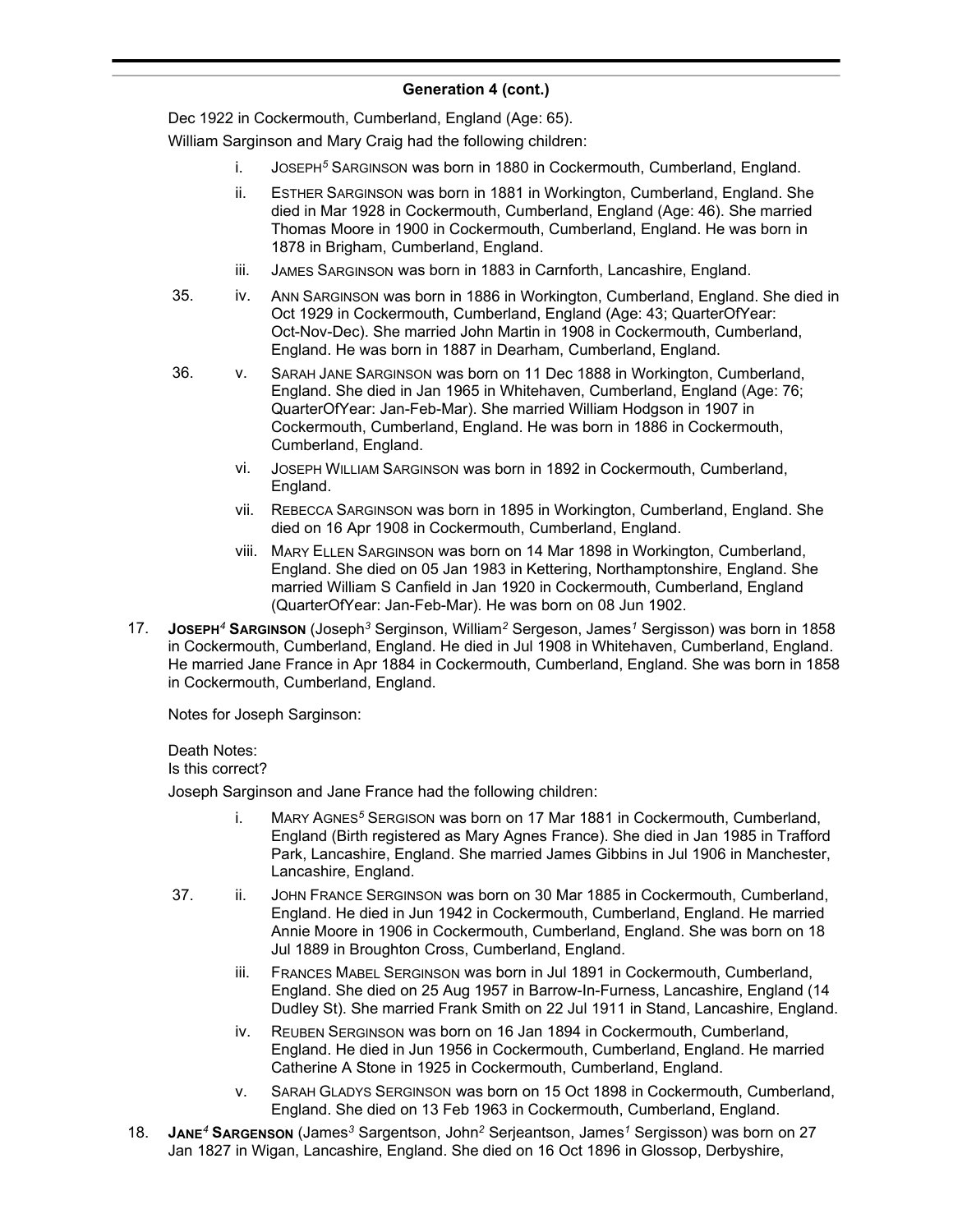England (Fauvel Rd). She married (1) **MARK HADFIELD** on 23 Jun 1851 in Congleton, Cheshire, England. He was born about 1829. He died before 1855. She married (2) **JOSEPH WOODHOUSE CROSSLAND** on 08 Apr 1855 in Ashton Under Lyne, Lancashire, England. He was born in 1831 in Padfield, Derbyshire, England.

Mark Hadfield and Jane Sargenson had the following child:

i. MARK*<sup>5</sup>* HADFIELD was born in 1852 in Glossop, Derbyshire, England (later known as Crossland?).

Joseph Woodhouse Crossland and Jane Sargenson had the following child:

- i. WALTER WOODHOUSE*<sup>5</sup>* CROSSLAND was born in 1856 in Glossop, Derbyshire, England.
- 19. **MARGARET***<sup>4</sup>* **SARGENSON** (James*<sup>3</sup>* Sargentson, John*<sup>2</sup>* Serjeantson, James*<sup>1</sup>* Sergisson) was born in 1834 in Glossop, Derbyshire, England. She died on 18 Jun 1894 in Broughton, Lancashire, England (77 Duke St). She married Joseph Hopwood on 25 Dec 1853 in Ashton Under Lyne, Lancashire, England. He was born in 1831 in Glossop, Derbyshire, England.

Joseph Hopwood and Margaret Sargenson had the following children:

- i. JAMES*<sup>5</sup>* HOPWOOD was born in 1854 in Glossop, Derbyshire, England.
- ii. EMMA HOPWOOD was born in 1857 in Glossop, Derbyshire, England.
- iii. WILLIAM HOPWOOD was born in 1861 in Glossop, Derbyshire, England.
- iv. HOMER HENRY HOPWOOD was born in 1866 in Manchester, Lancashire, England.
- v. LILY JANE HOPWOOD was born in 1868 in Manchester, Lancashire, England.
- vi. MARY ANN HOPWOOD was born in 1871 in Manchester, Lancashire, England.
- 20. **ELLEN***<sup>4</sup>* **SARGENSON** (James*<sup>3</sup>* Sargentson, John*<sup>2</sup>* Serjeantson, James*<sup>1</sup>* Sergisson) was born in 1836 in Glossop, Derbyshire, England. She died in Jan 1907 in Glossop, Derbyshire, England (Age: 70). She married Joseph Gilbert on 02 Jun 1860 in Ashton Under Lyne, Lancashire, England. He was born in 1836 in Froggatt, Derbyshire, England.

Joseph Gilbert and Ellen Sargenson had the following children:

- i. SAMUEL*<sup>5</sup>* GILBERT was born in 1858 in Shaw, Lancashire, England.
- ii. JAMES GILBERT was born in 1862 in Glossop, Derbyshire, England.
- iii. ELLEN GILBERT was born in 1864 in Glossop, Derbyshire, England.
- iv. MARY ANN GILBERT was born in 1867 in Glossop, Derbyshire, England.
- v. MINNIE GILBERT was born in 1869 in Glossop, Derbyshire, England.
- vi. WILLIAM GILBERT was born in 1872 in Glossop, Derbyshire, England.
- vii. FANNY GILBERT was born in 1875 in Glossop, Derbyshire, England.
- viii. GEORGE GILBERT was born in 1877 in Glossop, Derbyshire, England.
- ix. JOSEPH GILBERT was born in 1880 in Glossop, Derbyshire, England.
- 21. **JOHN***<sup>4</sup>* **SARGENTSON** (James*<sup>3</sup>* , John*<sup>2</sup>* Serjeantson, James*<sup>1</sup>* Sergisson) was born in 1841 in Old Glossop, Derbyshire, England. He died on 20 May 1915 in Glossop, Derbyshire, England (Age: 74). He married (1) **BETTY WOOD**, daughter of Joseph Wood, on 20 Jun 1887 in Glossop, Derbyshire, England. She was born in 1841 in Glossop, Derbyshire, England. She died in Apr 1893 in Hayfield, Derbyshire, England (Age: 48). He married (2) **HENRIETTA GARLICK** in 1867 in Glossop, Derbyshire, England. She died before 1870.

John Sargentson and Henrietta Garlick had the following child:

- 38. i. THOMAS*<sup>5</sup>* SARGENTSON was born in 1868 in Glossop, Derbyshire, England. He died in Oct 1896 in Guisborough, Yorkshire, England (Age: 28). He married Louisa Borrows Green, daughter of David Green and Mary Ann Green, on 20 Aug 1890 in Eston, Yorkshire, England. She was born in 1871 in South Bank, Yorkshire, England. She died in Jan 1896.
- 22. **WILLIAM***<sup>4</sup>* **SARGENTSON** (James*<sup>3</sup>* , John*<sup>2</sup>* Serjeantson, James*<sup>1</sup>* Sergisson) was born in 1844 in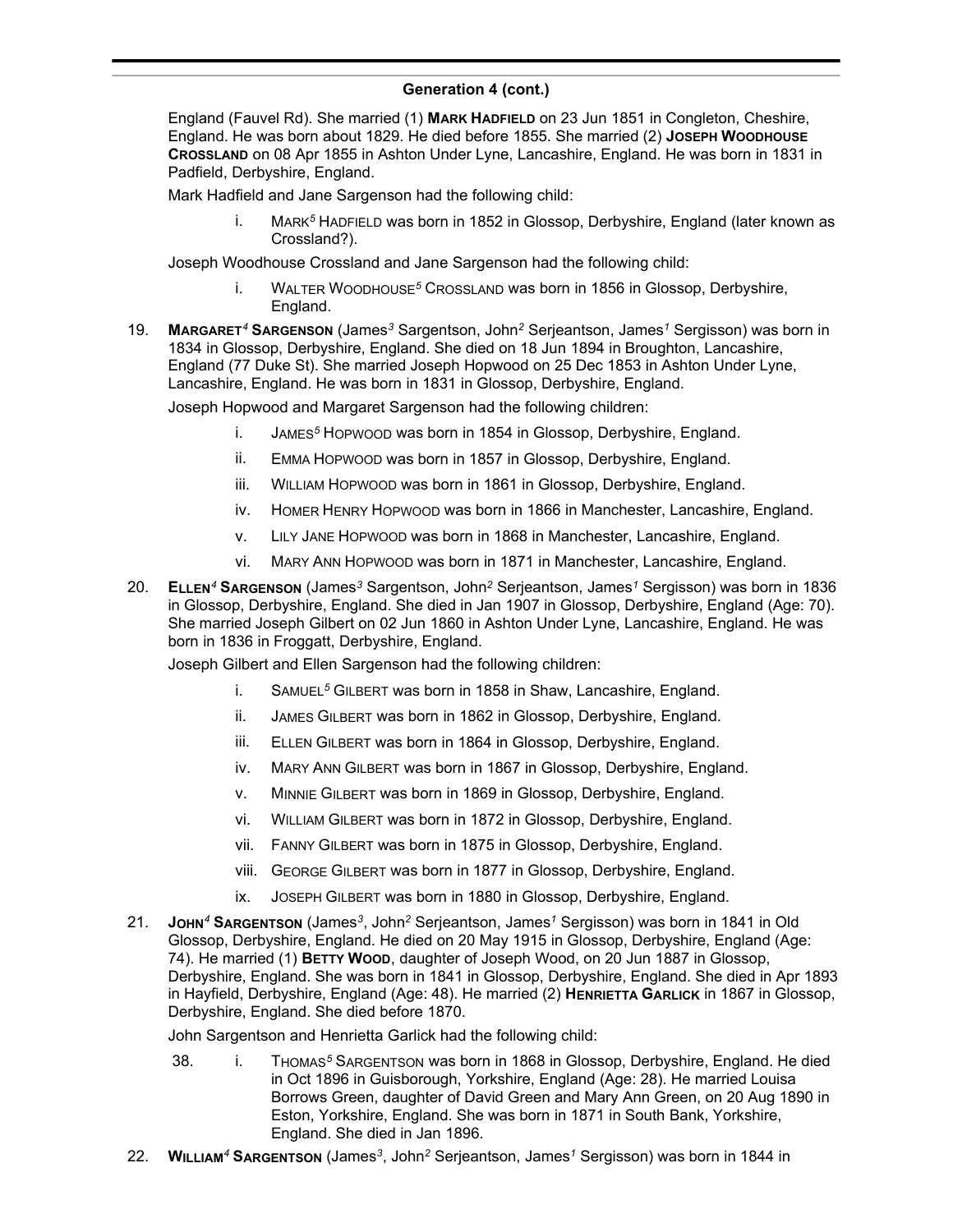#### **Generation 4 (cont.)** , John*<sup>2</sup>* Serjeantson, James*<sup>1</sup>* Sergisson) was born in 1844 in

Glossop, Derbyshire, England. He died in 1903 in Glossop, Derbyshire, England. He married Hannah Cooke on 07 May 1868 in Manchester, Lancashire, England. She was born in 1847 in Glossop, Derbyshire, England.

William Sargentson and Hannah Cooke had the following children:

- 39. i. ALICE*<sup>5</sup>* SARGENTSON was born in 1868 in Glossop, Derbyshire, England. She died on 17 Mar 1946 in Chorlton cum Hardy, Lancashire, England (262 Manley Rd). She married William Eversden on 12 Dec 1893 in Hadfield, Derbyshire, England. He was born in 1865 in Glossop, Derbyshire, England.
	- ii. FRANCIS GEORGE SARGENTSON was born in 1874 in Glossop, Derbyshire, England. He died on 28 Jan 1914 in Derbyshire, England (Age 39; 68 Platt St Padfield Hadfield). He married Alice Platt on 08 Jun 1910 in Glossop, Derbyshire, England (Littlemoor Chapel,). She was born in 1864. She died on 29 Sep 1910 in Glossop, Derbyshire, England (Littlemoor Chapel, Age 46).
- 40. iii. ANNIE SARGENTSON was born on 08 Nov 1877 in Glossop, Derbyshire, England. She died on 23 Jun 1955 in Glossop, Derbyshire, England (Fauvel Rd). She married Arthur Goldthorpe on 15 Apr 1903 in Hadfield, Derbyshire, England. He was born in 1877 in Glossop, Derbyshire, England.
- 41. iv. WALTER FRED SARGENTSON was born on 15 Sep 1880 in Glossop, Derbyshire, England. He died on 30 Dec 1963 in Witney, Oxfordshire, England (Age: 83). He married Harriet Downs, daughter of John Downs, on 17 Nov 1904 in Glossop, Derbyshire, England. She was born in 1877 in Clifton, Lancashire, England. She died on 08 Jun 1930 in Glossop, Derbyshire, England (Age: 52).
- 42. v. NELLIE SARGENTSON was born in 1883 in Glossop, Derbyshire, England. She died on 13 Feb 1958 in Hadfield, Derbyshire, England (1 Stanyforth St). She married James Belfield on 17 Nov 1904 in Glossop, Derbyshire, England. He was born in 1880.
- 23. **JAMES***<sup>4</sup>* **SARGENTSON** (James*<sup>3</sup>* , John*<sup>2</sup>* Serjeantson, James*<sup>1</sup>* Sergisson) was born in 1849 in Glossop, Derbyshire, England. He died on 02 Jun 1898 in Hadfield, Derbyshire, England (Rosy Bank Age 48). He married Mary Agnes Jones, daughter of Henry Jones, on 03 Sep 1873 in Glossop, Derbyshire, England. She was born in 1848 in Glossop, Derbyshire, England. She died on 08 Mar 1927 in Blackpool, Lancashire, England.

James Sargentson and Mary Agnes Jones had the following children:

- 43. i. HENRY JONES*<sup>5</sup>* SARGENTSON was born in 1874 in Padfield, Derbyshire, England. He died on 13 Nov 1936 in Glossop, Derbyshire, England (Rose Bank Temple ST Padfield HadfieldAge: 62). He married Florence Garner in Apr 1912 in Ashton Under Lyne, Lancashire, England. She was born on 19 May 1884. She died in Sep 1970 in Crosby, Lancashire, England (Age: 86).
- 44. ii. PERCY SARGENTSON was born on 03 Aug 1876 in Hayfield, Derbyshire, England. He died on 14 Feb 1969 in Southport, Lancashire, England (38 Chambres Rd). He married Florence Brooks in 1909 in Glossop, Derbyshire, England. She was born on 14 Sep 1887 in Hadfield, Derbyshire, England. She died in Jun 1972 in Southport, Lancashire, England (Age: 84).
	- iii. ELLEN JANE SARGENTSON was born in 1879 in Padfield, Derbyshire, England. She died in Mar 1958 in Blackpool, Lancashire, England. She married Walter Armitage in 1902 in Glossop, Derbyshire, England.
	- iv. HARRIET ANN SARGENTSON was born in 1881 in Padfield, Derbyshire, England.
- 45. v. JAMES ARTHUR SARGENTSON was born on 10 Sep 1884 in Padfield, Derbyshire, England. He died on 21 Feb 1959 in Southport, Lancashire, England (Clifton House Hotel, Age: 74, died at the infirmary ). He married Emily Scholes in 1910 in Glossop, Derbyshire, England. She was born on 26 Aug 1884.
- 24. **FANNY***<sup>4</sup>* **SARGENTSON** (James*<sup>3</sup>* , John*<sup>2</sup>* Serjeantson, James*<sup>1</sup>* Sergisson) was born on 06 Oct 1852 in Glossop, Derbyshire, England. She died on 08 Mar 1927 in Wigan, Lancashire, England. She married George Wood on 28 Nov 1877 in Glossop, Derbyshire, England. He was born in 1852. He died in Dec 1922 in Pemberton, Lancashire, England.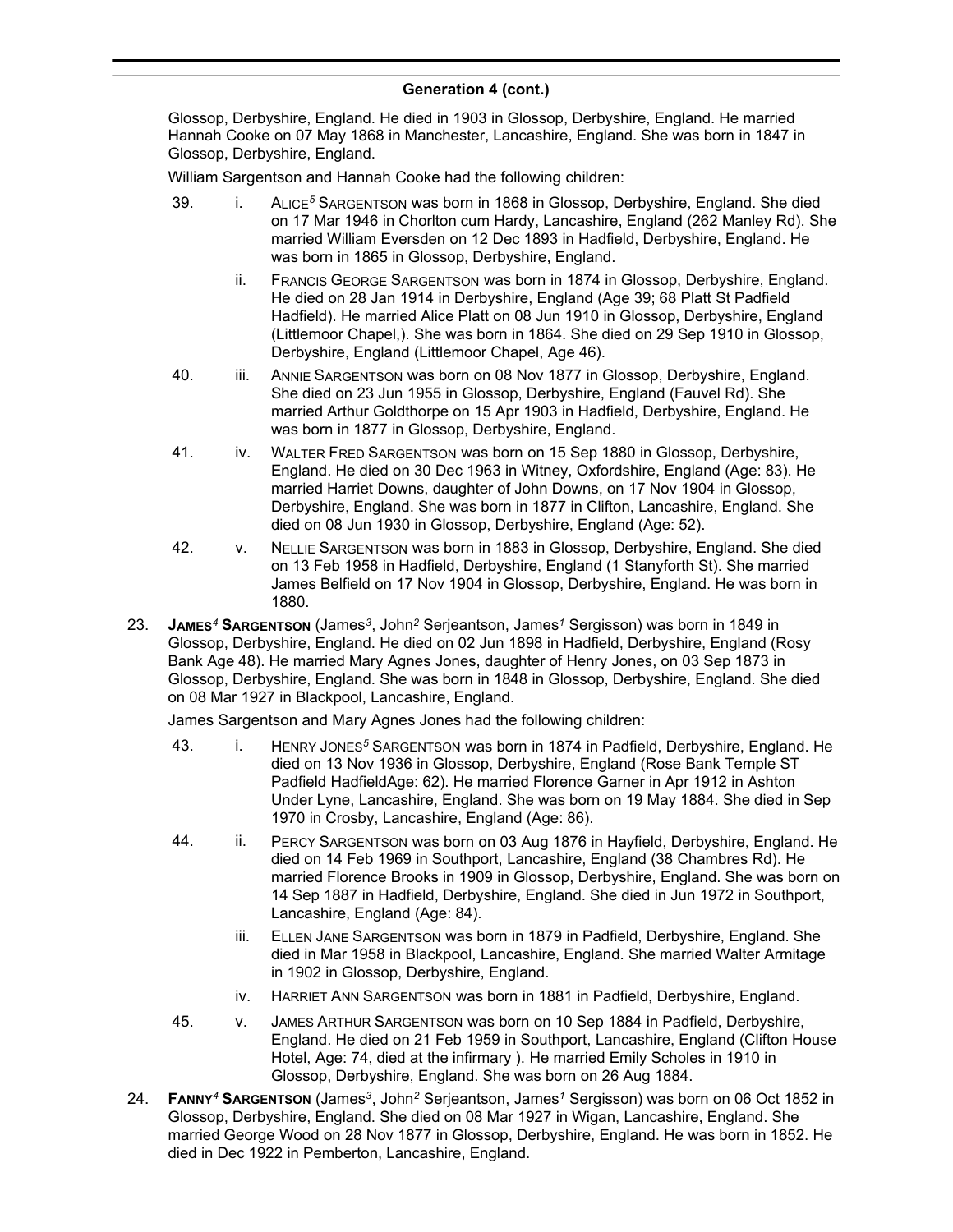George Wood and Fanny Sargentson had the following children:

- i. ALFRED*<sup>5</sup>* WOOD was born in 1880 in Glossop, Derbyshire, England.
- ii. FLORENCE WOOD was born in 1886 in Glossop, Derbyshire, England.
- iii. ERNEST WOOD was born in 1888 in Stockport, Cheshire, England.
- iv. WALTER WOOD was born on 17 Nov 1890.
- 25. **JAMES***<sup>4</sup>* **SURGISON** (Eleanor (Ellen)*<sup>3</sup>* Serjeantson, John*<sup>2</sup>* Serjeantson, James*<sup>1</sup>* Sergisson) was born in 1840 in Wigan, Lancashire, England. He married (1) **CATHERINE COLE**. He married (2) **MARY ANN ADAMS**. She was born in 1852 in Durban, KwaZulu-Natal, South Africa. She died in 1915 in Durban, KwaZulu-Natal, South Africa.

James Surgison and Mary Ann Adams had the following children:

- i. FRANCIS BROOMFIELD*<sup>5</sup>* SURGISON was born in 1887 in Durban, KwaZulu-Natal, South Africa. He died in 1887 in Durban, KwaZulu-Natal, South Africa.
- ii. ALFRED ST JOHN SURGISON was born in 1888 in Durban, KwaZulu-Natal, South Africa. He died in 1948 in Durban, KwaZulu-Natal, South Africa.
- iii. EDGAR YOUMES SURGISON was born in 1889 in Durban, KwaZulu-Natal, South Africa. He died in 1937 in Durban, KwaZulu-Natal, South Africa.
- iv. GEORGE SURGISON was born in 1892 in Durban, KwaZulu-Natal, South Africa. He died in 1940 in Durban, KwaZulu-Natal, South Africa.

#### **Generation 5**

26. **JOSEPH WILLIAM***<sup>5</sup>* **SERGINSON** (John*<sup>4</sup>* , William*<sup>3</sup>* Sergeson, William*<sup>2</sup>* Sergeson, James*<sup>1</sup>* Sergisson) was born on 12 Dec 1880 in Crosscanonby, Cumberland, England. He died in Apr 1946 in Maryport, Cumberland, England (Curzon St; Age: 65). He married Sarah Longcake in 1905 in Crosscanonby, Cumberland, England. She was born on 26 Nov 1882 in Maryport, Cumberland, England. She died in Apr 1971 in Cockermouth, Cumberland, England.

Joseph William Serginson and Sarah Longcake had the following child:

- i. ELSIE*<sup>6</sup>* SERGINSON was born in 1914 in Cockermouth, Cumberland, England.
- 27. **ALFRED***<sup>5</sup>* **SERGINSON** (John*<sup>4</sup>* , William*<sup>3</sup>* Sergeson, William*<sup>2</sup>* Sergeson, James*<sup>1</sup>* Sergisson) was born in 1883 in Netherton, Cumberland, England. He died in Jun 1927 in Carlisle, Cumberland, England (Age: 45). He married Ellen (Nellie) Johnson on 26 Nov 1905 in Crosscanonby, Cumberland, England. She was born in 1884 in Cumberland, England.

Alfred Serginson and Ellen (Nellie) Johnson had the following children:

- i. MARGARET*<sup>6</sup>* SERGINSON was born in 1907 in Maryport, Cumberland, England. She died on 07 Jan 1930 in Maryport, Cumberland, England (Age: 23).
- ii. AMELIA SERGINSON was born on 15 Aug 1909 in Cockermouth, Cumberland, England. She died in Jan 1978 in Whitehaven, Cumberland, England.
- iii. ALFRED SERGINSON was born on 10 Mar 1913 in Cumberland, England. He died on 30 Jan 1945 in India. He married Winifred Urwin in 1936 in Cockermouth, Cumberland, England. She was born on 04 Feb 1916 in Northumberland, England.
- 28. **SAUL***<sup>5</sup>* **SERGINSON** (John*<sup>4</sup>* , William*<sup>3</sup>* Sergeson, William*<sup>2</sup>* Sergeson, James*<sup>1</sup>* Sergisson) was born on 26 Jun 1887 in Netherton, Cumberland, England. He died in Mar 1974 in Cockermouth, Cumberland, England (Age: 86). He married Edith Cartmer Johnston in 1913 in Cockermouth, Cumberland, England. She was born on 21 Mar 1891.

Saul Serginson and Edith Cartmer Johnston had the following child:

- i. MARGARET*<sup>6</sup>* SERGINSON was born in 1917 in Cockermouth, Cumberland, England.
- 29. **JOSEPH STUDHOLME***<sup>5</sup>* **SERGINSON** (Saul*<sup>4</sup>* , William*<sup>3</sup>* Sergeson, William*<sup>2</sup>* Sergeson, James*<sup>1</sup>* Sergisson) was born on 05 Nov 1888 in Dovenby, Cumberland, England. He died on 07 Jan 1963 in Dearham, Cumberland, England (8 Row Brow). He married Annie Margaret Cowen on 16 Sep 1916 in Wandsworth, London, England. She was born in 1878 in Mildenhall, Suffolk, England. She died in Apr 1938 in Cockermouth, Cumberland, England (Age: 60; QuarterOfYear: Apr-May-Jun).

Joseph Studholme Serginson and Annie Margaret Cowen had the following child: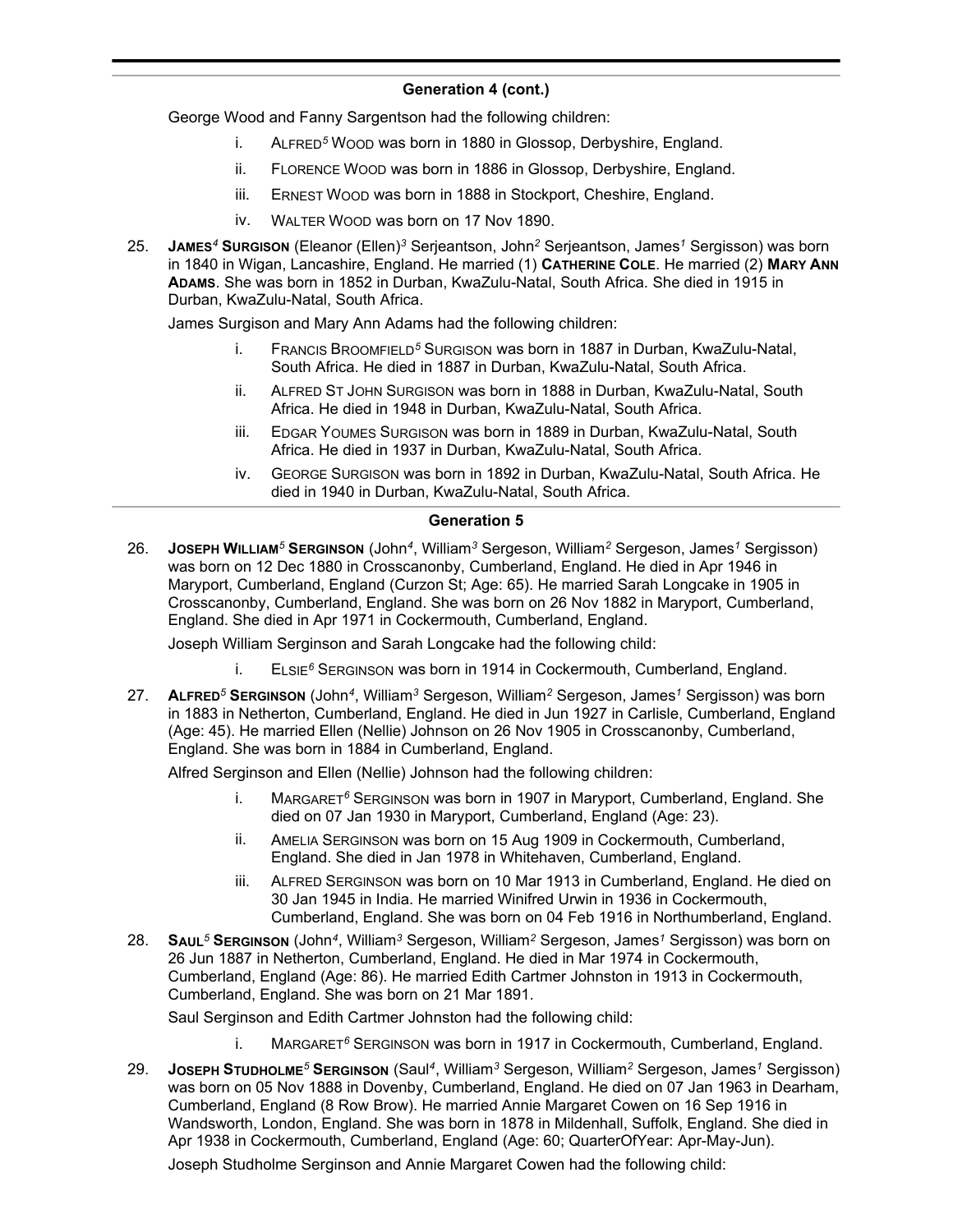- i. JOAN MARGARET S*<sup>6</sup>* SERGINSON was born on 26 Jan 1918 in Ely, Cambridgeshire, England. She died in Feb 2003 in Whitehaven, Cumberland, England.
- 30. **SARAH***<sup>5</sup>* **SARGISON** (Thomas*<sup>4</sup>* Serginson, William*<sup>3</sup>* Sergeson, William*<sup>2</sup>* Sergeson, James*<sup>1</sup>* Sergisson) was born in 1865 in Torpenhow, Cumberland, England. She married Jonathan Armstrong in 1893 in Cockermouth, Cumberland, England. He was born in 1862.

Jonathan Armstrong and Sarah Sargison had the following children:

- i. MAGGIE*<sup>6</sup>* ARMSTRONG was born in 1895 in Dearham, Cumberland, England.
- ii. OLIVER ARMSTRONG was born in 1900 in Seaton, Cumberland, England.
- iii. THOMAS ARMSTRONG was born in 1905 in Seaton, Cumberland, England.
- iv. STANLEY ARMSTRONG was born in 1907 in Flimby, Cumberland, England.
- 31. **THOMAS***<sup>5</sup>* **SERGINSON** (Thomas*<sup>4</sup>* , William*<sup>3</sup>* Sergeson, William*<sup>2</sup>* Sergeson, James*<sup>1</sup>* Sergisson) was born in 1870 in Wigton, Cumberland, England. He married Martha Litt in 1895 in Cockermouth, Cumberland, England. She was born on 25 Jan 1875 in Dearham, Cumberland, England. She died in Mar 1943 in Cockermouth, Cumberland, England (Age: 68).

Thomas Serginson and Martha Litt had the following children:

i. JOHN*<sup>6</sup>* SERGINSON was born in 1896 in Dearham, Cumberland, England. He died on 18 Nov 1916 in Somme, Picardie, France.

Notes for John Serginson:

Death Notes: Recorded as missing

- ii. LILIAN SERGINSON was born on 30 Jun 1898 in Dearham, Cumberland, England. She married Gilbert Morton in Jul 1924 in Cockermouth, Cumberland, England (QuarterOfYear: Jul-Aug-Sep). He died on 16 Dec 1934 in Glasgow, Lanarkshire, Scotland (,38 Kilchattan Park Kings Drive).
- iii. SARAH MARY SERGINSON was born on 05 Jun 1899 in Dearham, Cumberland, England. She married Herbert William Wood in Apr 1919 in Cockermouth, Cumberland, England (QuarterOfYear: Apr-May-Jun). He was born on 21 May 1901 in Cockermouth, Cumberland, England. He died in Oct 1975 in Cockermouth, Cumberland, England (Age: 74).
- iv. ANNE WAUGH SERGINSON was born on 20 Nov 1902 in Dearham, Cumberland, England. She died on 06 Sep 1989 in Cockermouth, Cumberland, England. She married Tom Nicholson in Jan 1924 in Cockermouth, Cumberland, England (QuarterOfYear: Jan-Feb-Mar). He was born on 10 Feb 1900.
- 32. **WILKINSON***<sup>5</sup>* **SERGINSON** (William*<sup>4</sup>* , William*<sup>3</sup>* Sergeson, William*<sup>2</sup>* Sergeson, James*<sup>1</sup>* Sergisson) was born on 03 Dec 1872 in Wigton, Cumberland, England. He married Martha Steele in Apr 1918 in Cockermouth, Cumberland, England (QuarterOfYear: Apr-May-Jun).

Wilkinson Serginson and Martha Steele had the following child:

- i. JOHN STEELE*<sup>6</sup>* SERGINSON was born on 07 Jan 1920. He died in Feb 1996 in Carlisle, Cumberland, England (Age: 76). He married Elspeth Beatrice Mary Wright in 1945 in Northumberland, England. She died on 24 Sep 2016 in Northumberland, England.
- 33. **WILLIAM LOWE***<sup>5</sup>* **SERGINSON** (Jane*<sup>4</sup>* Sarginson, Joseph*<sup>3</sup>* , William*<sup>2</sup>* Sergeson, James*<sup>1</sup>* Sergisson) was born in 1875 in Cockermouth, Cumberland, England. He died on 29 Dec 1916 in France. He married Mary Mcdermott on 21 Dec 1901 in Derbyshire, England. She was born on 22 Dec 1872 in Derbyshire, England.

Notes for William Lowe Serginson:

Birth Notes:

Birth registereed as William Lowe Sarginson with no mother's maiden name indicating his mother was unmarried at the time of his birth. Perhaps his father's surname was Lowe?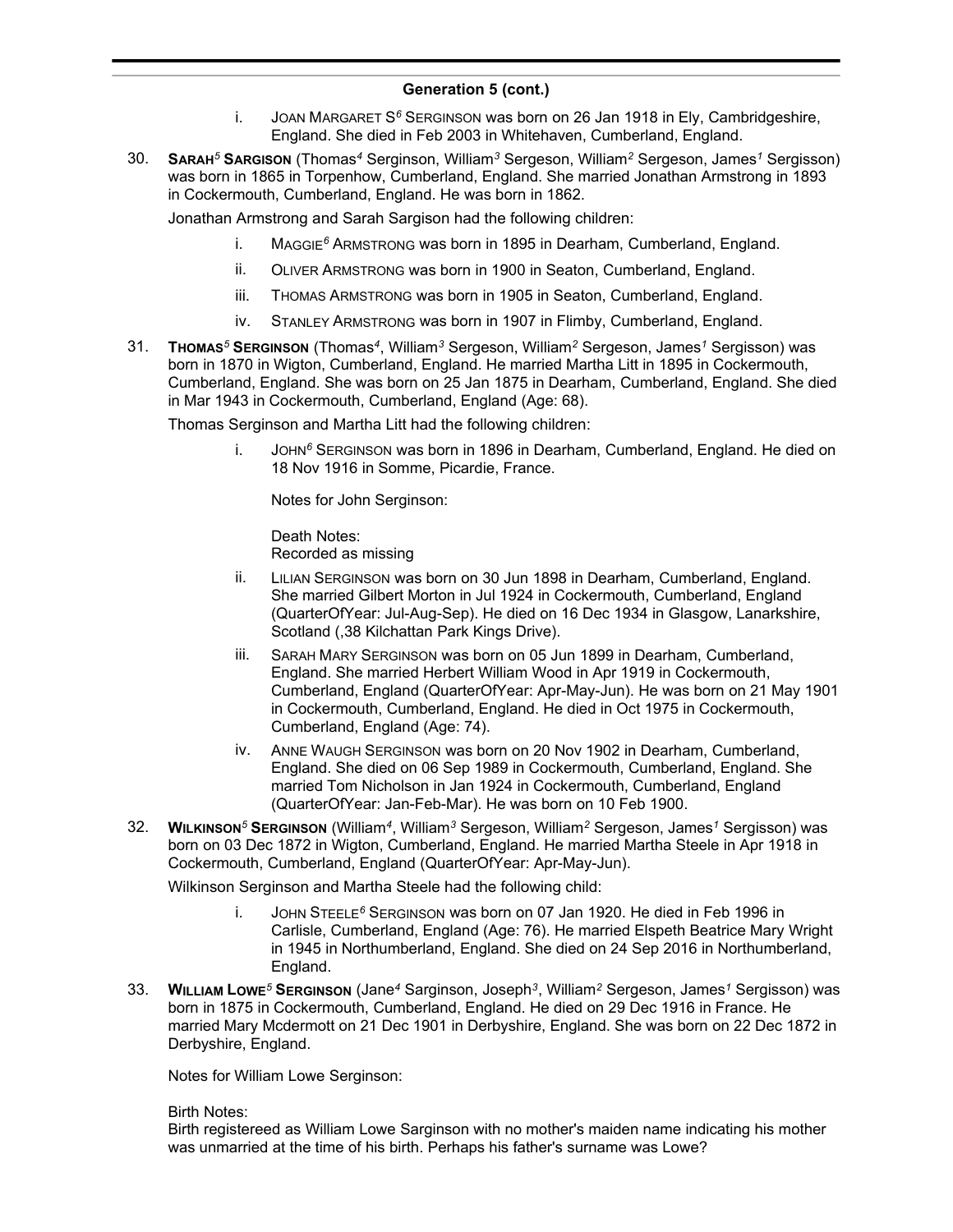William Lowe Serginson and Mary Mcdermott had the following children:

- i. JANE*<sup>6</sup>* SERGINSON was born on 02 May 1902 in Derby, Derbyshire, England. She married Albert Gregory in 1926 in Derby, Derbyshire, England.
- ii. THOMAS CAPE SERGINSON was born on 08 Nov 1903 in Derby, Derbyshire, England. He died in Apr 1963 in Derby, Derbyshire, England. He married Alice Marshall in Oct 1930 in Derby, Derbyshire, England. She was born on 15 Oct 1904 in Derby, Derbyshire, England.
- iii. HILDA SERGINSON was born on 24 Sep 1905 in Derbyshire, England. She died in Dec 1977 in Derby, Derbyshire, England (Age: 72). She married Albert Buckley in 1933 in Derby, Derbyshire, England.
- iv. MARY SERGINSON was born on 29 Oct 1907 in Derbyshire, England. She married John S Smith in 1936 in Derby, Derbyshire, England.
- v. JOHN SERGINSON was born in 1910 in Derbyshire, England. He died on 19 Jun 1982 in Dawson Creek, British Columbia, Canada. He married Kathleen Malone in 1942 in Derby, Derbyshire, England.
- vi. ETHEL SERGINSON was born on 05 Feb 1913 in Derby, Derbyshire, England. She died in Nov 1986 in Derby, Derbyshire, England (Age: 73). She married (1) WILLIAM F KNIGHT in Jul 1962 in Derby, Derbyshire, England (QuarterOfYear: Jul-Aug-Sep). She married (2) ALEXANDER MACKINTOSH in 1943 in Derby, Derbyshire, England.
- 34. **JAMES***<sup>5</sup>* **SERGINSON** (Jane*<sup>4</sup>* Sarginson, Joseph*<sup>3</sup>* , William*<sup>2</sup>* Sergeson, James*<sup>1</sup>* Sergisson) was born in 1878 in Cockermouth, Cumberland, England. He married Florence Isabella Telford, daughter of William Telford and Elizabeth Telford, in 1914 in Cockermouth, Cumberland, England. She was born in 1881 in Cockermouth, Cumberland, England. She died in 1921 in Stratford upon Avon, Warwickshire, England.

James Serginson and Florence Isabella Telford had the following children:

- i. JAMES W*<sup>6</sup>* SERGINSON was born in 1915 in Lanchester, Durham, England.
- ii. FLORENCE M SERGINSON was born in 1918 in Lanchester, Durham, England. She married Christopher Hodgson in 1949 in Cockermouth, Cumberland, England.
- iii. JOSEPH SERGINSON was born on 20 Dec 1918 in Lanchester, Durham, England. He died on 09 Feb 1991 in Cockermouth, Cumberland, England (Age: 72). He married Phyllis Clark in Apr 1950 in Cockermouth, Cumberland, England (QuarterOfYear: Apr-May-Jun).
- iv. DORIS FREDA SERGINSON was born on 29 Apr 1921 in Stratford upon Avon, Warwickshire, England. She died in Mar 1991 in Derby, Derbyshire, England (Age: 69). She married William Alsbury in 1942 in Derby, Derbyshire, England. He was born on 21 Nov 1919 in Derby, Derbyshire, England. He died in Dec 2003 in Derby, Derbyshire, England (Age: 84).
- 35. **ANN***<sup>5</sup>* **SARGINSON** (William*<sup>4</sup>* , Joseph*<sup>3</sup>* Serginson, William*<sup>2</sup>* Sergeson, James*<sup>1</sup>* Sergisson) was born in 1886 in Workington, Cumberland, England. She died in Oct 1929 in Cockermouth, Cumberland, England (Age: 43; QuarterOfYear: Oct-Nov-Dec). She married John Martin in 1908 in Cockermouth, Cumberland, England. He was born in 1887 in Dearham, Cumberland, England.

John Martin and Ann Sarginson had the following child:

- i. THOMAS WILLIAM*<sup>6</sup>* MARTIN was born in 1910 in Dearham, Cumberland, England.
- 36. **SARAH JANE***<sup>5</sup>* **SARGINSON** (William*<sup>4</sup>* , Joseph*<sup>3</sup>* Serginson, William*<sup>2</sup>* Sergeson, James*<sup>1</sup>* Sergisson) was born on 11 Dec 1888 in Workington, Cumberland, England. She died in Jan 1965 in Whitehaven, Cumberland, England (Age: 76; QuarterOfYear: Jan-Feb-Mar). She married William Hodgson in 1907 in Cockermouth, Cumberland, England. He was born in 1886 in Cockermouth, Cumberland, England.

William Hodgson and Sarah Jane Sarginson had the following child:

- i. MARY JANE*<sup>6</sup>* HODGSON was born in 1909 in Cockermouth, Cumberland, England.
- 37. **JOHN FRANCE***<sup>5</sup>* **SERGINSON** (Joseph*<sup>4</sup>* Sarginson, Joseph*<sup>3</sup>* , William*<sup>2</sup>* Sergeson, James*<sup>1</sup>* Sergisson) was born on 30 Mar 1885 in Cockermouth, Cumberland, England. He died in Jun 1942 in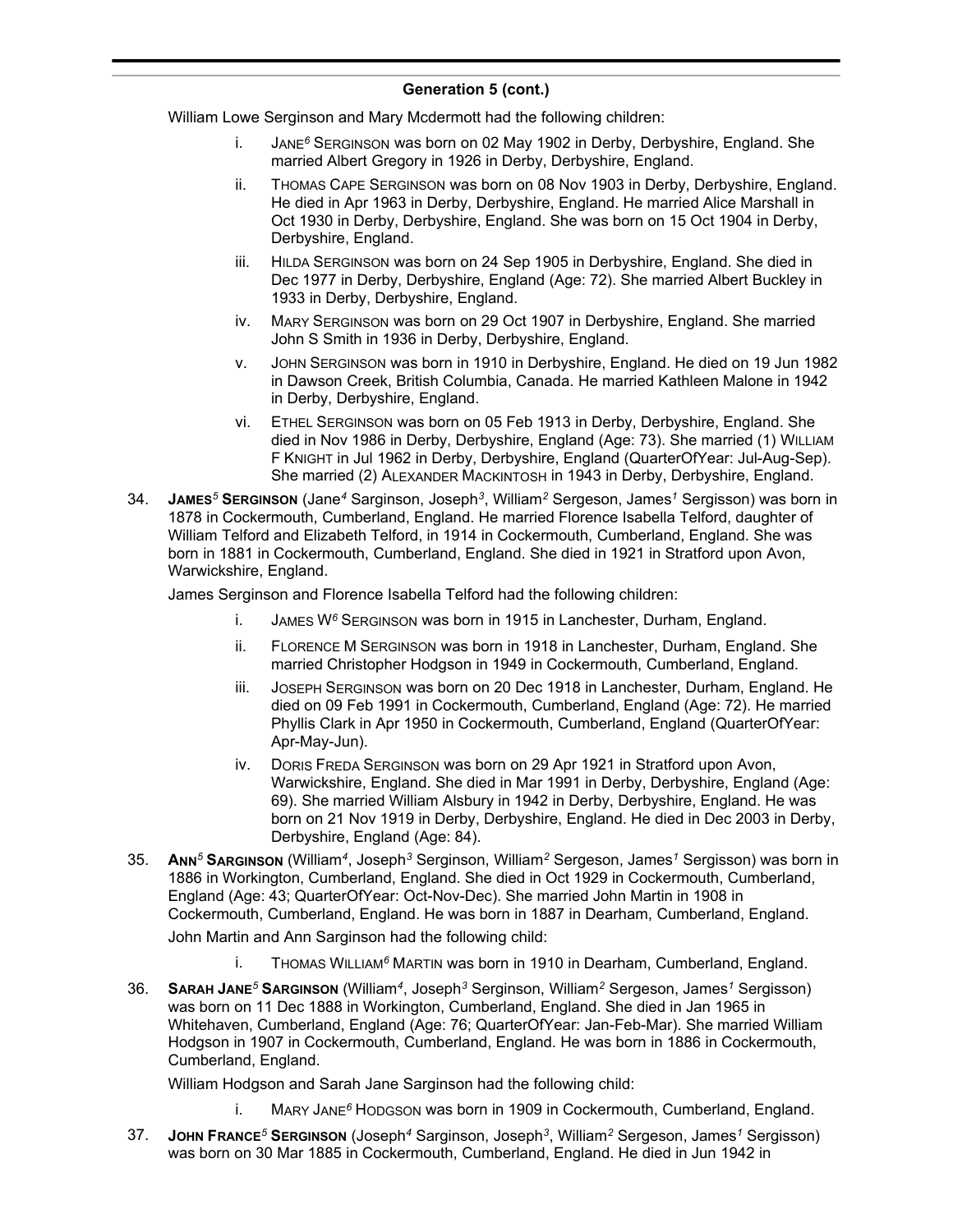#### **Generation 5 (cont.)**  $concentration$   $\bullet$   $(conn)$

Cockermouth, Cumberland, England. He married Annie Moore in 1906 in Cockermouth, Cumberland, England. She was born on 18 Jul 1889 in Broughton Cross, Cumberland, England.

John France Serginson and Annie Moore had the following children:

- i. WILLIAM JOHN*<sup>6</sup>* SERGINSON was born on 28 Feb 1907 in Cockermouth, Cumberland, England. He died on 15 Feb 1972 in Alnwick, Northumberland, England (8 Greensfield Ave). He married Lydia Hannah Sproat in Jul 1933 in Alnwick, Northumberland, England. She was born on 15 May 1907 in Alnwick, Northumberland, England. She died on 04 May 1978 in Alnwick, Northumberland, England.
- ii. HENRIETTA SERGINSON was born about 1909 in Cockermouth, Cumberland, England.
- iii. JAMES WALKER SERGINSON was born on 11 Oct 1914 in Cockermouth, Cumberland, England. He died in 1972 in Cockermouth, Cumberland, England. He married Annie E Sewell in 1937 in Whitehaven, Cumberland, England. She was born on 06 Nov 1916. She died in Jan 1988 in Wigton, Cumberland, England.
- iv. BERTHA SERGINSON was born on 06 Jun 1917 in Cockermouth, Cumberland, England. She died on 21 Jan 2005 in Cockermouth, Cumberland, England. She married John Young in Jan 1939 in Cockermouth, Cumberland, England.
- 38. **THOMAS***<sup>5</sup>* **SARGENTSON** (John*<sup>4</sup>* , James*<sup>3</sup>* , John*<sup>2</sup>* Serjeantson, James*<sup>1</sup>* Sergisson) was born in 1868 in Glossop, Derbyshire, England. He died in Oct 1896 in Guisborough, Yorkshire, England (Age: 28). He married Louisa Borrows Green, daughter of David Green and Mary Ann Green, on 20 Aug 1890 in Eston, Yorkshire, England. She was born in 1871 in South Bank, Yorkshire, England. She died in Jan 1896.

#### Marriage Notes: (Louisa Borrows)

Thomas was a labourer and named his father as John a bricklayer. Louisa's father David was a labourer. Witnesses John Levett and Sarah Long.

Thomas Sargentson and Louisa Borrows Green had the following child:

- i. WILLIAM HENRY*<sup>6</sup>* SARGENTSON was born in 1896 in Guisborough, Yorkshire, England. He died in Nov 1896 in Guisborough, Yorkshire, England.
- 39. **ALICE***<sup>5</sup>* **SARGENTSON** (William*<sup>4</sup>* , James*<sup>3</sup>* , John*<sup>2</sup>* Serjeantson, James*<sup>1</sup>* Sergisson) was born in 1868 in Glossop, Derbyshire, England. She died on 17 Mar 1946 in Chorlton cum Hardy, Lancashire, England (262 Manley Rd). She married William Eversden on 12 Dec 1893 in Hadfield, Derbyshire, England. He was born in 1865 in Glossop, Derbyshire, England.

William Eversden and Alice Sargentson had the following children:

- i. GLADYS*<sup>6</sup>* EVERSDEN was born on 27 Oct 1895 in Hadfield, Derbyshire, England.
- ii. OLIVE EVERSDEN was born in 1898 in Romiley, Cheshire, England.
- iii. WILLIAM EVERSDEN was born in 1905 in Blackpool, Lancashire, England.
- 40. **ANNIE***<sup>5</sup>* **SARGENTSON** (William*<sup>4</sup>* , James*<sup>3</sup>* , John*<sup>2</sup>* Serjeantson, James*<sup>1</sup>* Sergisson) was born on 08 Nov 1877 in Glossop, Derbyshire, England. She died on 23 Jun 1955 in Glossop, Derbyshire, England (Fauvel Rd). She married Arthur Goldthorpe on 15 Apr 1903 in Hadfield, Derbyshire, England. He was born in 1877 in Glossop, Derbyshire, England.

Arthur Goldthorpe and Annie Sargentson had the following child:

- i. MAUD*<sup>6</sup>* GOLDTHORPE was born on 28 Oct 1908.
- 41. **WALTER FRED***<sup>5</sup>* **SARGENTSON** (William*<sup>4</sup>* , James*<sup>3</sup>* , John*<sup>2</sup>* Serjeantson, James*<sup>1</sup>* Sergisson) was born on 15 Sep 1880 in Glossop, Derbyshire, England. He died on 30 Dec 1963 in Witney, Oxfordshire, England (Age: 83). He married Harriet Downs, daughter of John Downs, on 17 Nov 1904 in Glossop, Derbyshire, England. She was born in 1877 in Clifton, Lancashire, England. She died on 08 Jun 1930 in Glossop, Derbyshire, England (Age: 52).

Marriage Notes: (Harriet)

Walter's father described as dead on the marriage certificate.

Walter Fred Sargentson and Harriet Downs had the following children: